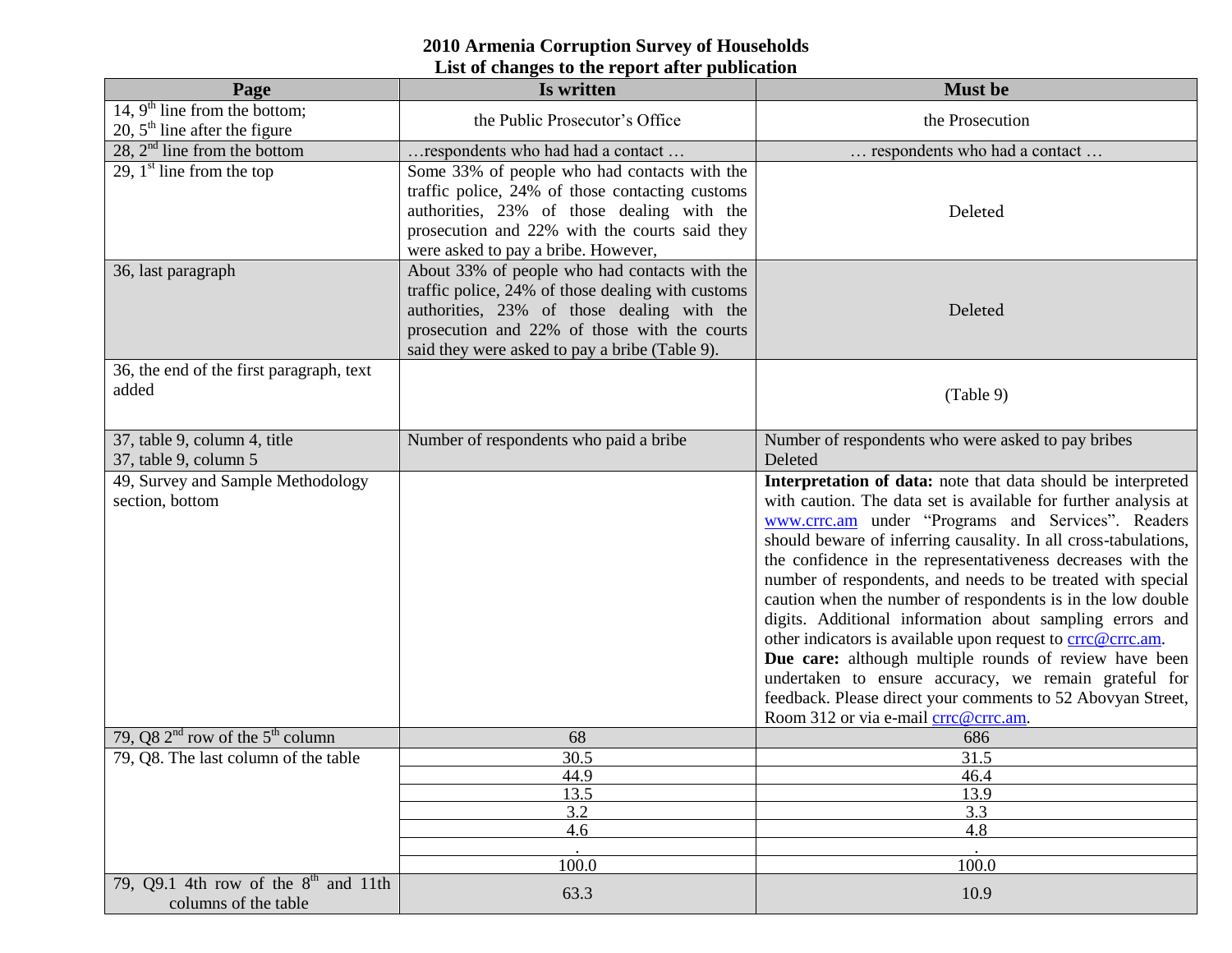| Page                                       | Is written    |               |                                              | <b>Must be</b>                                       |            |                  |  |
|--------------------------------------------|---------------|---------------|----------------------------------------------|------------------------------------------------------|------------|------------------|--|
| 80, Q9.2 the last column of the table      | 33.2          |               | 22.9                                         |                                                      |            |                  |  |
|                                            |               | 36.5          |                                              |                                                      | 25.0       |                  |  |
|                                            |               | 17.7          |                                              |                                                      | 12.1       |                  |  |
|                                            |               | 12.7          |                                              |                                                      | 8.7        |                  |  |
|                                            |               |               |                                              |                                                      | 30.2       |                  |  |
|                                            |               |               |                                              |                                                      |            |                  |  |
| 100, Q14, 4th, $7th$ and $10th$ columns of |               | 100.0         |                                              |                                                      | 100.0      |                  |  |
| the table                                  | 4th column    | 7th column    | 10th column                                  | 4th column                                           | 7th column | 10th column      |  |
|                                            | 1474          | 40.7          | 99.9                                         | 462                                                  | 12.6       | 30.2             |  |
|                                            | 1245          | 34.4          | 84.3                                         | 856                                                  | 23.3       | 56.0             |  |
|                                            | 901           | 24.9          | 61                                           | 1083                                                 | 29.5       | 70.9             |  |
|                                            |               |               |                                              | 101                                                  | 2.9        | 6.6              |  |
|                                            |               |               |                                              | 1119                                                 | 30.5       | 73.2             |  |
|                                            |               |               |                                              | 5                                                    | 0.1        | 0.3              |  |
|                                            |               |               |                                              | 36                                                   | 1.0        | 2.4              |  |
|                                            |               |               |                                              | $\overline{5}$                                       | 0.1        | $\overline{0.3}$ |  |
|                                            | 3620          | 100           | 245.3                                        | 3667                                                 | 100.0      | 240.0            |  |
| 109, Q21 the last column of the table      | 7.6           |               | 35.6                                         |                                                      |            |                  |  |
|                                            |               | 10.0          |                                              |                                                      | 46.6       |                  |  |
|                                            | 1.6           |               | 7.7                                          |                                                      |            |                  |  |
|                                            | 0.9           |               | 4.0                                          |                                                      |            |                  |  |
|                                            |               | $\bullet$     |                                              |                                                      |            |                  |  |
|                                            |               | $\bullet$     |                                              |                                                      |            |                  |  |
|                                            |               | 0.9           |                                              |                                                      | 4.3        |                  |  |
|                                            |               | 0.2           |                                              |                                                      | 0.9        |                  |  |
|                                            |               | 0.2           |                                              |                                                      | 0.9        |                  |  |
| 109, Q21                                   |               | Valid Percent |                                              | Valid Percent among those who would take             |            |                  |  |
| 109, Q21 10th row added, Subtotal (of      |               |               |                                              | 334, 304, 326, 21.6, 17.5, 21.4, 100.0, 100.0, 100.0 |            |                  |  |
| those who would take)                      |               |               |                                              |                                                      |            |                  |  |
| 109, Q21, row added, Missing               |               |               |                                              | 1214, 1211, 1202, 78.4, 79.9, 78.7                   |            |                  |  |
| 110, Q22                                   | Valid Percent |               | Valid Percent among those who would not take |                                                      |            |                  |  |
| 110, Q22, 12th row added, Subtotal (of     |               |               |                                              | 1109, 1093, 1110, 71.7, 72.1, 72.6, 100, 100, 100    |            |                  |  |
| those who would not take)                  |               |               |                                              |                                                      |            |                  |  |
| 110, Q22, row added, Missing               |               |               |                                              | 438, 422, 418, 28.3, 27.9, 27.4                      |            |                  |  |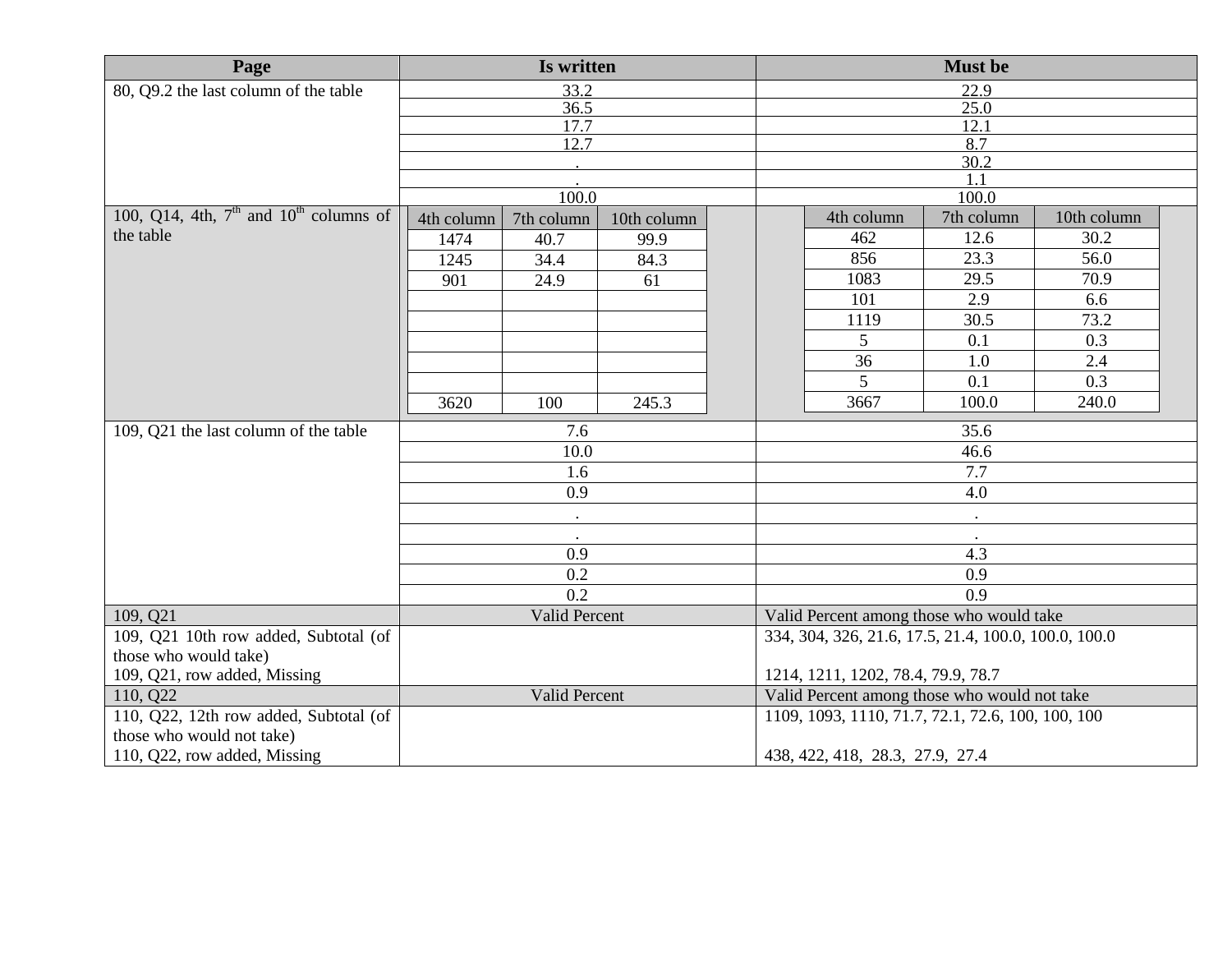| Page                                            | Is written                   | <b>Must be</b>                                          |
|-------------------------------------------------|------------------------------|---------------------------------------------------------|
| 110, Q22, $11th$ column of the table            | 9.1                          | 12.5                                                    |
|                                                 | 55.1                         | 75.7                                                    |
|                                                 | 2.8                          | 3.9                                                     |
|                                                 | 2.0                          | 2.9                                                     |
|                                                 |                              |                                                         |
|                                                 |                              |                                                         |
|                                                 |                              |                                                         |
|                                                 |                              |                                                         |
|                                                 | 3.0                          | 4.1                                                     |
|                                                 | 0.5                          | 0.7                                                     |
|                                                 | 0.1                          | 0.2                                                     |
| Q26, Title                                      | answeres                     | answers                                                 |
| 114, Q27, title for the columns 8-10th          | Valid Percent                | Valid Percent among those who said "Yes" for Q26        |
| 114, Q27, column 4, second line                 | 193                          | 194                                                     |
| 114, Q27 the last column of the table           | 2.9                          | $\overline{20.1}$                                       |
|                                                 | 12.8                         | 22.0                                                    |
|                                                 | 4.1                          | 10.2                                                    |
|                                                 | 0.5                          | 12.7                                                    |
|                                                 | 0.6                          | 5.7                                                     |
|                                                 | 0.4                          | 23.1                                                    |
|                                                 | 0.7                          | 22.7                                                    |
|                                                 | 0.3                          | 19.2                                                    |
|                                                 | 0.7<br>0.7                   | 25.0<br>10.2                                            |
|                                                 | 0.2                          | 12.5                                                    |
|                                                 | 5.6                          | 33.9                                                    |
|                                                 | 0.3                          | 13.2                                                    |
|                                                 | 1.7                          | 16.6                                                    |
|                                                 | 1.3                          | 12.1                                                    |
|                                                 | 4.2                          | 9.9                                                     |
|                                                 | 0.5                          | 0.8                                                     |
|                                                 | 0.7                          | 1.0                                                     |
| 119, Q34, the last row of 4th column            | 1766                         | 1812                                                    |
| 119, Q34, the last row of the last column       | 100.0                        | 119.4                                                   |
| 125,Q48A, the last column of the table          | 46.7                         | 44.6                                                    |
|                                                 | 44.7                         | 46.5                                                    |
|                                                 | 8.3                          | 8.3                                                     |
|                                                 | 0.3                          | 0.6                                                     |
| 125,Q48A, 5 <sup>th</sup> row added, Subtotal   |                              | 1442, 1403, 1423, 93.2, 92.6, 93.1, 100.0, 100.0, 100.0 |
| 125, Q48A, row added, Missing                   |                              | 105, 112, 106, 6.8, 7.4, 6.9                            |
| 125, Q48A, last row of the 5th and $8th$        |                              |                                                         |
| columns, Total                                  | 1422 and, 93.1, respectively | 1528 and 100.0, respectively                            |
| 125, Q48B, 13 <sup>th</sup> row added, Subtotal |                              | 515, 567, 639, 33.3, 37.4, 41.6, 100.0, 100.0, 100.0    |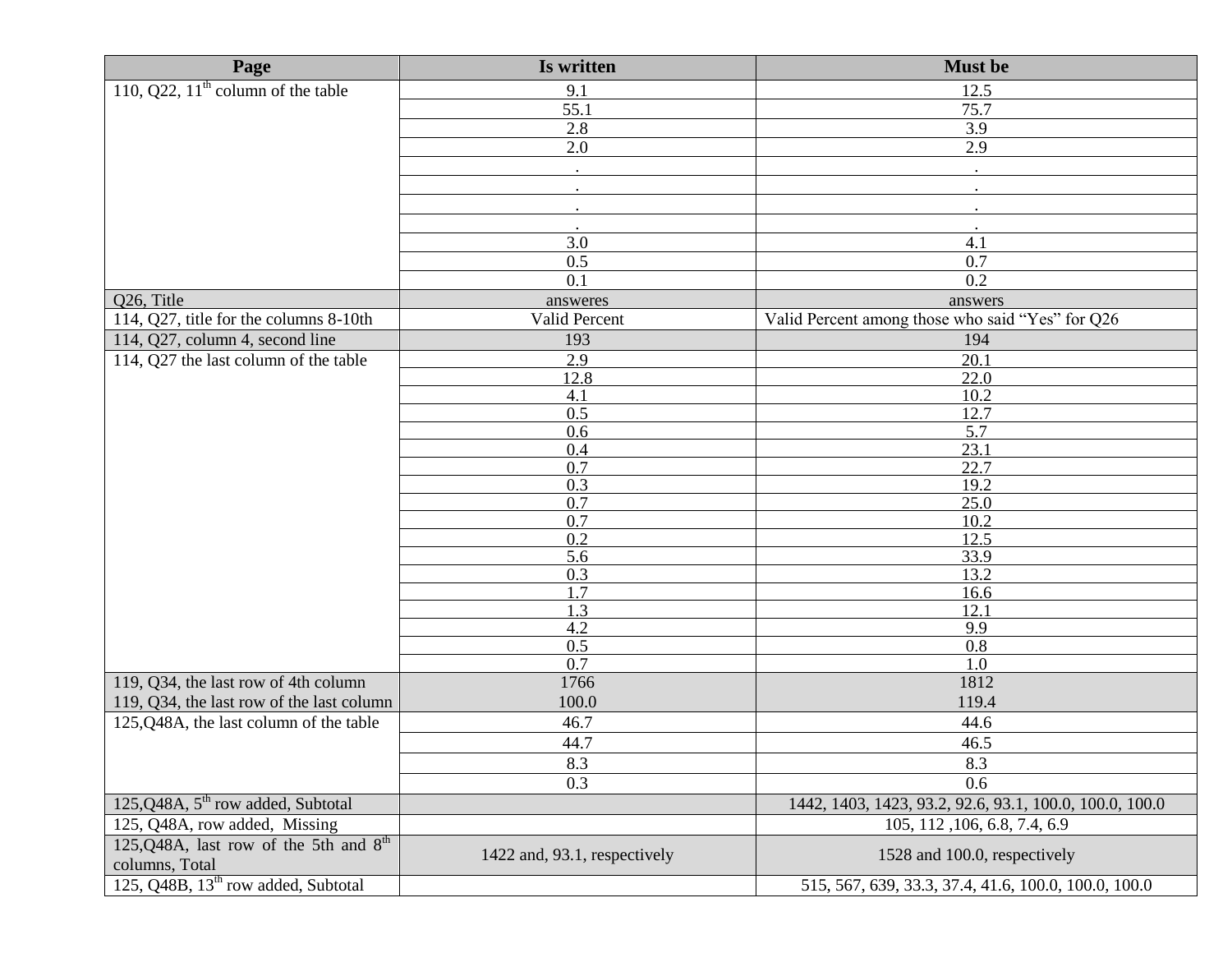| Page                                                                                                      | Is written                                                                                   | <b>Must be</b>                                                                                             |  |  |
|-----------------------------------------------------------------------------------------------------------|----------------------------------------------------------------------------------------------|------------------------------------------------------------------------------------------------------------|--|--|
| 125, Q48B, $13th$ row added, Missing                                                                      |                                                                                              | 1032, 948, 892, 66.7, 62.6, 58.4                                                                           |  |  |
| 125, Q48B, last row, Total                                                                                | 1547, 1515, 636, 100, 100, 41.6, 100, 100, 100                                               | 1547, 1515, 1528, 100, 100, 100                                                                            |  |  |
| 126, Q48C, $11th$ row added, Subtotal                                                                     |                                                                                              | 834, 618, 664, 53.9, 40.8, 43.5, 100.0, 100.0, 100.0                                                       |  |  |
| 126, Q48C, $12^{\text{th}}$ row added, Missing                                                            |                                                                                              | 713, 897, 864, 46.1, 59.2, 56.5                                                                            |  |  |
| 126, Q48C, the last row, of the $4th$ and<br>$7th$ columns, Total                                         | 664 and 43.5, respectively                                                                   | 1528 and 100, respectively                                                                                 |  |  |
| 127, Q49, 2nd <sup>st</sup> , 4th, $5^{\text{th}}$ , $6^{\text{th}}$ , $8^{\text{th}}$ , $10^{\text{th}}$ | 2nd col. 4th col. $5th$ col.<br>$6th$ col.<br>$8^{th}$ col. $10^{th}$ col.                   | 2nd col. 4th col. $5th$ col.<br>$6th$ col.<br>$8th$ col.<br>$10^{th}$ col.                                 |  |  |
| columns of the table                                                                                      | 760<br>55.9<br>18.0<br>60.3<br>866<br>63.0<br>477<br>2.9<br>$\overline{3.1}$<br>39.6<br>13.1 | 868<br>760<br>20.6<br>53.8<br>24.1<br>60.3<br>$\overline{543}$<br>477<br>37.6<br>33.8                      |  |  |
|                                                                                                           | 45<br>77<br>408<br>12.6<br>33.8<br>5<br>5.4                                                  | 15.1<br>12.9<br>28.9<br>401<br>408<br>11.2<br>27.8<br>11.1                                                 |  |  |
|                                                                                                           | 3.3<br>51<br>252<br>8.9<br>3.5<br>20.9                                                       | 252<br>292<br>$\overline{20.2}$<br>17.8<br>8.1<br>6.8                                                      |  |  |
|                                                                                                           | 41<br>2.9<br>300<br>2.6<br>8.0<br>24.9<br>5<br>275<br>6.5<br>22.8<br>0.3<br>0.3              | 239<br>8.1<br>21.2<br>300<br>6.6<br>16.6<br>151<br>275<br>4.2<br>7.5<br>10.5<br>19.5                       |  |  |
|                                                                                                           | 242<br>0.4<br>5.6<br>0.4<br>20.1<br>6                                                        | 242<br>3.8<br>136<br>17.1<br>6.6<br>9.4                                                                    |  |  |
|                                                                                                           | 209<br>5.1<br>0.7<br>$\overline{0.8}$<br>17.3<br>11                                          | 175<br>209<br>5.7<br>4.9<br>14.8<br>12.1                                                                   |  |  |
|                                                                                                           | 185<br>6.2<br>15.3<br>16<br>1.1<br>25<br>8.7<br>21.6<br>261<br>1.7<br>1.6                    | 199<br>185<br>$\overline{5.5}$<br>5.0<br>13.8<br>13.1<br>288<br>261<br>7.1<br>$\overline{20}$<br>18.5<br>8 |  |  |
|                                                                                                           | 2.1<br>0.7<br>8<br>0.5<br>0.6<br>8                                                           | 0.3<br>$\overline{.2}$<br>$\overline{11}$<br>8<br>0.8<br>.6                                                |  |  |
|                                                                                                           | $\overline{36}$<br>107<br>2.3<br>2.5<br>8.9                                                  | 37<br>108<br>2.9<br>2.6<br>7.6                                                                             |  |  |
|                                                                                                           | 217<br>$\overline{5.0}$<br>14<br>15.1<br>32<br>0.3<br>$\overline{2.1}$<br>2.2                | 217<br>5.2<br>193<br>$\overline{15}$<br>13.7<br>6<br>37<br>2.6<br>12<br>.3<br>$.8\,$                       |  |  |
|                                                                                                           | 288.9<br>1437<br>3484<br>92.8<br>100.0<br>100                                                | 3594<br>100<br>261.3<br>3690<br>100.0<br>249                                                               |  |  |
| 128, Q50B.1, $2^{nd}$ column of the $10^{th}$                                                             | 2001                                                                                         | 2010                                                                                                       |  |  |
| column                                                                                                    |                                                                                              |                                                                                                            |  |  |
| 128, Q50B.1 the last column of the                                                                        | 0.3                                                                                          | 2.4                                                                                                        |  |  |
| table                                                                                                     | 4.1                                                                                          | 29.9                                                                                                       |  |  |
|                                                                                                           | 1.8<br>3.0                                                                                   | 12.8                                                                                                       |  |  |
|                                                                                                           | 4.5                                                                                          | 22.2<br>32.7                                                                                               |  |  |
|                                                                                                           | 0.4                                                                                          |                                                                                                            |  |  |
| 128, Q50B.1, $9th$ row added, Subtotal                                                                    |                                                                                              | 268, 256, 211, 17.3, 16.9, 13.8, 100.0, 100.0, 100.0                                                       |  |  |
| 128, $10^{th}$ row added, Missing                                                                         |                                                                                              | 1279, 1259, 1317, 82.7, 83.1, 86.2                                                                         |  |  |
| 128, Q50B.2 the last column of the                                                                        | 4.6                                                                                          | 6.4                                                                                                        |  |  |
| table                                                                                                     | 28.9                                                                                         | 39.7                                                                                                       |  |  |
|                                                                                                           | 9.8                                                                                          | 13.5                                                                                                       |  |  |
|                                                                                                           | 10.4                                                                                         | 14.3                                                                                                       |  |  |
|                                                                                                           | 18.9                                                                                         | 25.9                                                                                                       |  |  |
|                                                                                                           | 0.9                                                                                          |                                                                                                            |  |  |
| 128, Q50B.2, 9 <sup>th</sup> row added, Subtotal                                                          |                                                                                              | 1059, 1064, 1110, 68.5, 70.2, 72.6, 100.0, 100.0, 100.0                                                    |  |  |
| 128, Q50B.2, 10 <sup>th</sup> row added, Missing                                                          |                                                                                              | 488, 451, 418, 31.5, 29.8, 27.4                                                                            |  |  |
| 129. Q50B.4 the headline                                                                                  | Q50B.4                                                                                       | Q50B.3                                                                                                     |  |  |